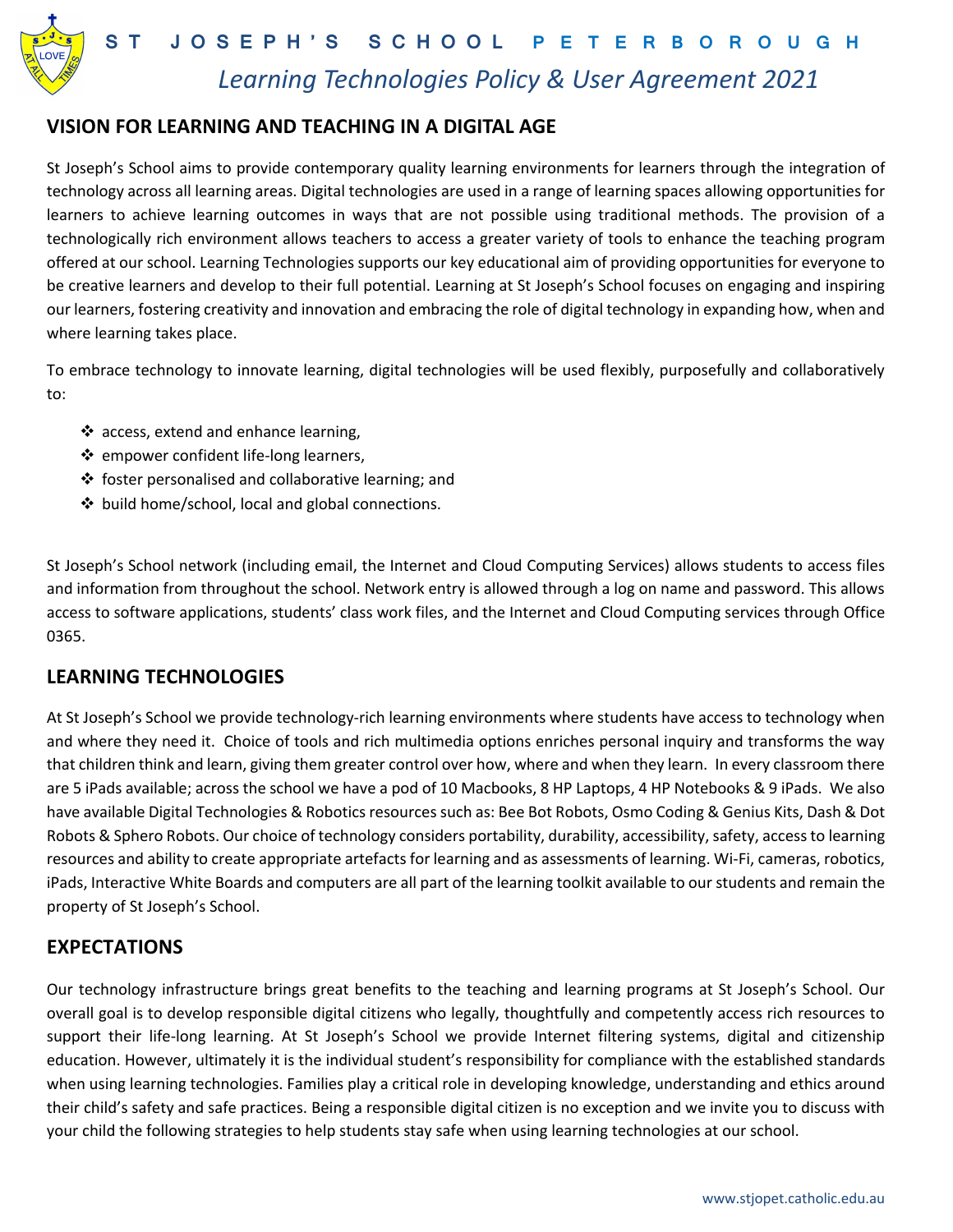

### **STUDENT RESPONSIBILITIES**

### **Student Code of Conduct: Using the Computers and Internet**

The Internet is a vast network which links computers at many sites throughoutthe world. Using the Internet and email, we can communicate with people all overthe world and access the vast and ever changing amount of informationavailable.

The purpose of these rules is to ensure that students at this school use the Internet in an appropriate manner.

Students at St Joseph's School will:

- $\cdot \cdot$  care for and respect other people and their property.
- ❖ listen to each other.
- $\cdot$  welcome others in a safe learning environment.
- ❖ care for our environment.
- $\div$  do our best in all we do.
- $\triangleleft$  be polite, courteous when using ICT devices including emails.
- $\cdot \cdot$  respect the rights and feelings of other computer users.
- $\cdot$  only access information from the Internet during supervised lesson times.
- $\div$  remember that it is a privilege not a right to have access to the Computer/Internet.

#### **INAPPROPRIATE USE WILL RESULT IN RESTRICTED ACCESS AND USE.**

#### **Student Agreement: Using the Internet:**

- $\cdot \cdot$  I agree to follow all teacher instructions regarding the use of the Internet & online learning programs.
- $\cdot \cdot$  I will ensure that any personal information e.g. (home/email) address, phone number or personal identification is not revealed when using the Internet, online learning programs or e-mail.
- $\cdot \cdot$  My behaviour when using the Internet & online learning programs will be responsible and courteous.
- $\div$  I will ensure that any email I send is polite and courteous and contains no offensive material.
- $\cdot \cdot$  I will remember it is a privilege, not a right to use the Internet.
- $\cdot \cdot$  When using the Internet I will only access appropriate websites and information.
- $\div$  If I come across inappropriate information, I will immediately switch off the monitor and quickly inform my teacher
- v I agree not to send or help to send unsolicited bulk email (spam).
- $\cdot \cdot$  I agree not to open or download any attachment, or access any link that may contain a virus, malware or other computer contaminant.
- $\cdot \cdot$  I will respect the use of the school's network and understand that hacking into the network, or deliberately degrading the school data is unacceptable.
- v I agree that it is unacceptable to install any unlicensed or non-approved software onto school computers or other communication devices supplied by the School.
- ❖ I will only print material for which I have permission.
- ◆ I will acknowledge my web source when making use of electronic data.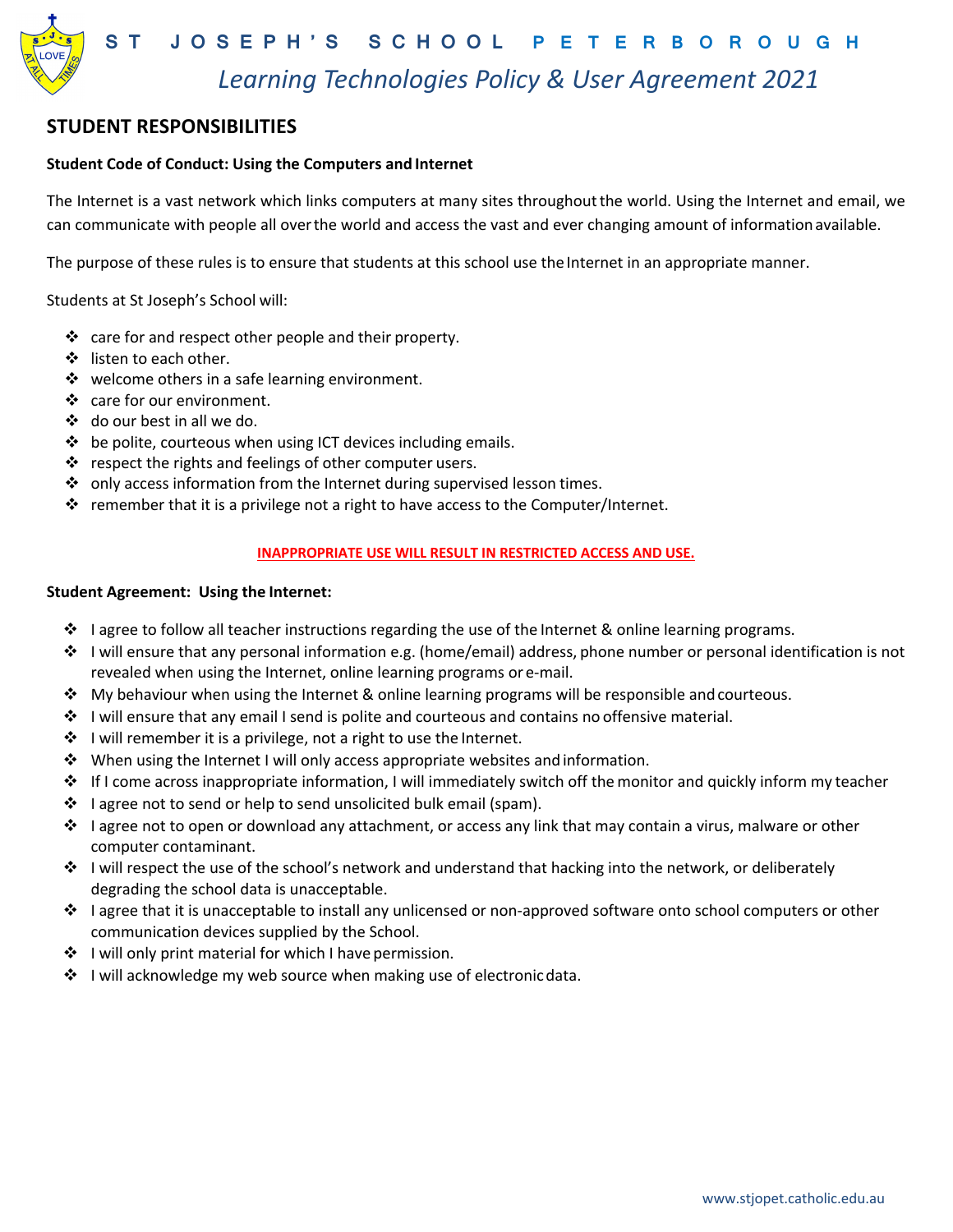

## **PARENT RESPONSIBILITIES**

Parents/Guardians of all students will be asked to give permission for their child to access the Internet according to the guidelines in this policy. This form will be kept in the student's file in the office.

I understand that St Joseph's School will:

- v Do it's best to enhance learning through the safe use of learning technologies. This includes working to restrict access to inappropriate, illegal or harmful material on the Internet at school & online learning programs.
- Work with children and their families to encourage and develop an understanding of the importance of responsible digital citizenship through education designed to complement and support the Student User Agreement.
- $\cdot \cdot$  Respond to any breaches in an appropriate manner.
- v Welcome enquiries at any time from parents/caregivers/legal guardians or children about cyber safety issues or this policy and agreement.

My responsibilities include:

- $\cdot$  Discussing cyber safety with my child and explaining why it is important.
- v Contacting the Principal or nominee to discuss any questions I may have about cyber safety and/or this policy and agreement.

By signing this Form, both parents and students are agreeing to the terms as set out in the *Learning Technologies Policy and User Agreement 2021* and acknowledge that the student will be responsible in the event of any breach and that appropriate consequences will result.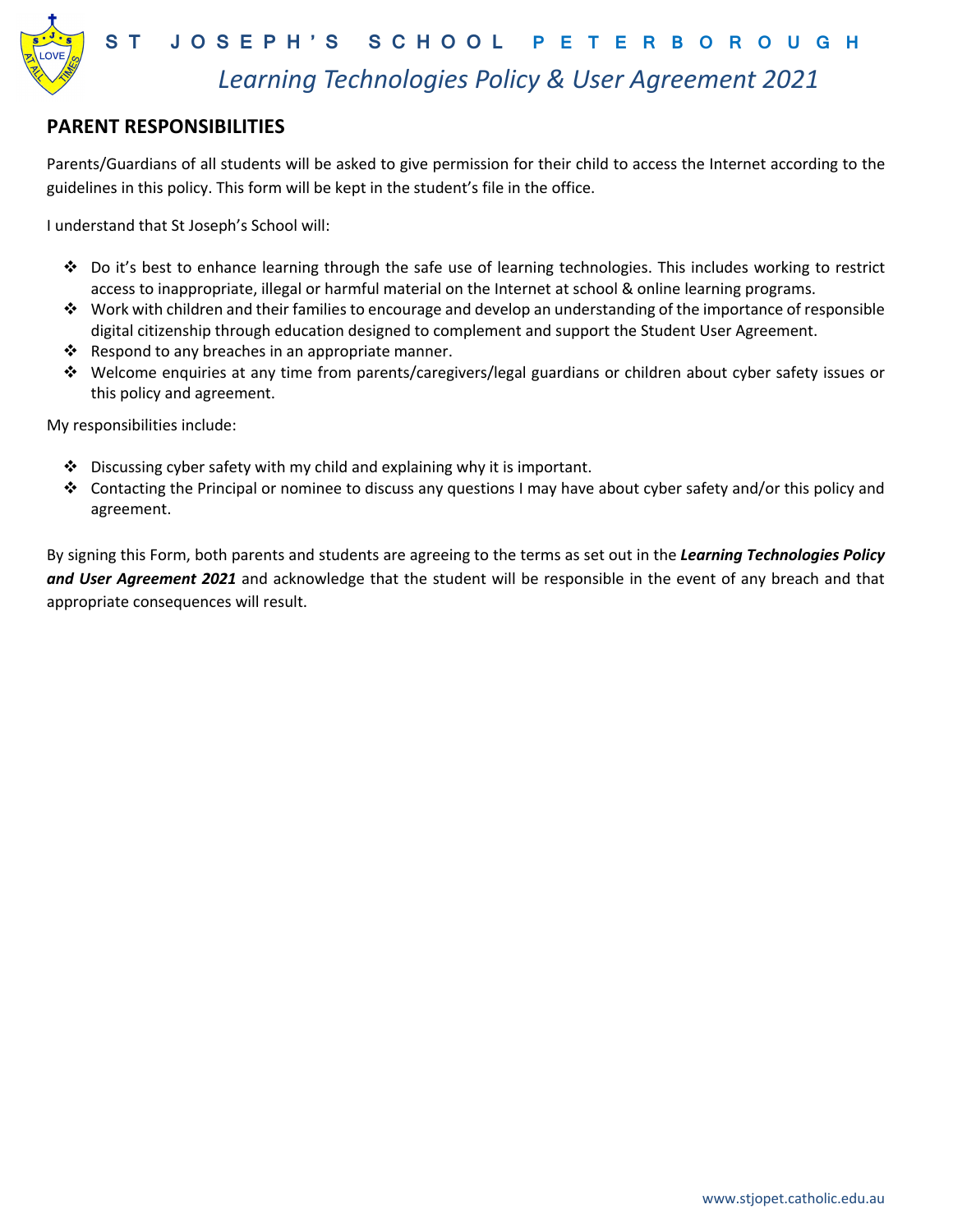

**ST JOSEPH'S SCHOOL PETERBOROUGH** *Learning Technologies Policy & User Agreement 2021*